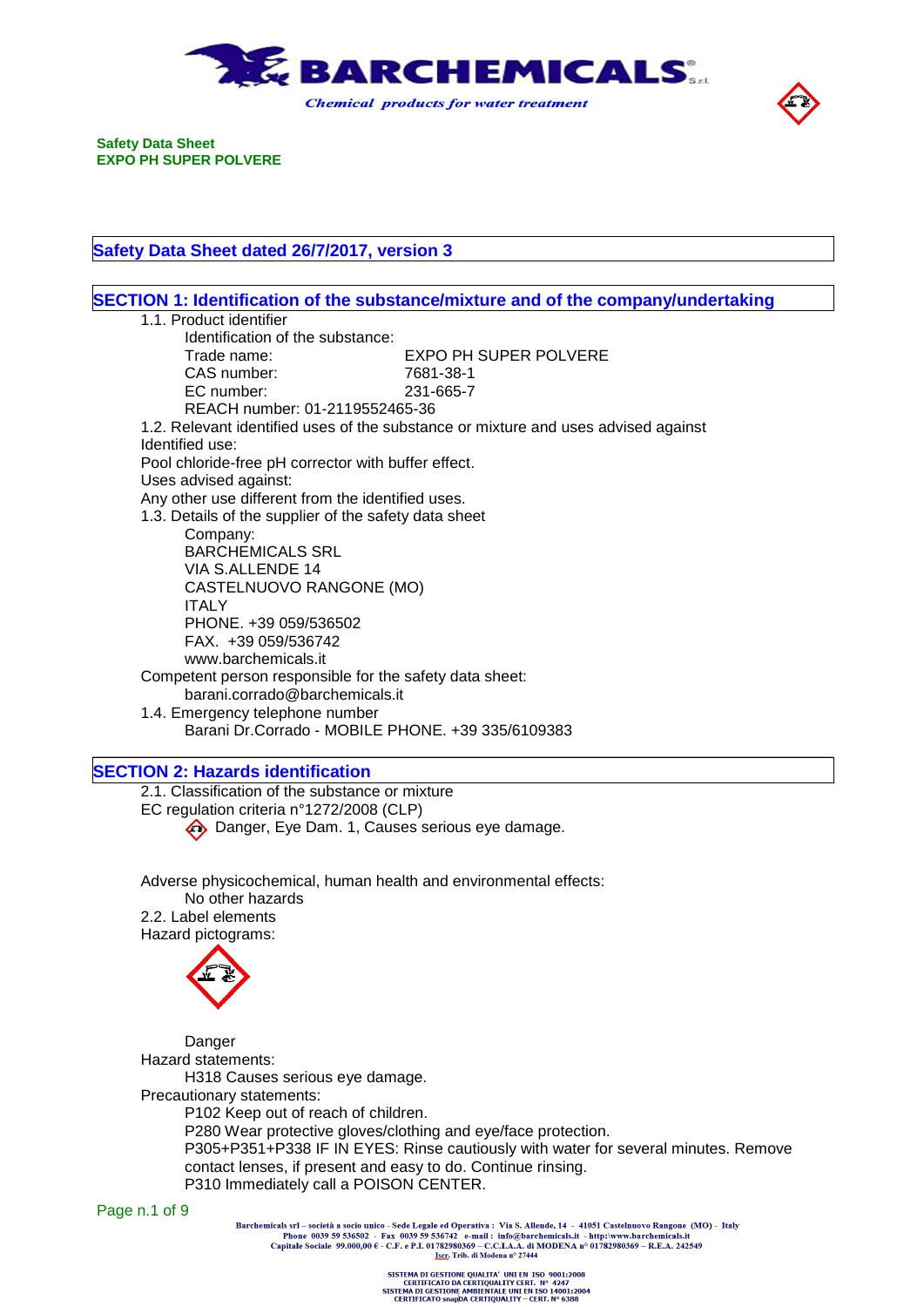

**Safety Data Sheet EXPO PH SUPER POLVERE** Special Provisions: None **Contains** 

sodium hydrogensulphate

Special provisions according to Annex XVII of REACH and subsequent amendments: None

2.3. Other hazards vPvB Substances: None - PBT Substances: None Other Hazards: No other hazards

## **SECTION 3: Composition/information on ingredients**

### 3.1. Substances

Identification of the substance: Chemical characterization: EXPO PH SUPER POLVERE Trade code: 062025 CAS number: 7681-38-1 EC number: 231-665-7 REACH number: 01-2119552465-36

| Qty       | <b>Name</b>                | Ident. Number                                     |                                                             | <b>Classification</b>               |
|-----------|----------------------------|---------------------------------------------------|-------------------------------------------------------------|-------------------------------------|
| $>= 90\%$ | sodium<br>hydrogensulphate | Index<br>number:<br>CAS:<br>EC:<br>REACH No.: 01- | 016-046-00-X<br>7681-38-1<br>231-665-7<br>2119552465-<br>36 | $\frac{1}{2}$ 3.3/1 Eye Dam. 1 H318 |

3.2. Mixtures

N.A.

## **SECTION 4: First aid measures**

4.1. Description of first aid measures

In case of skin contact:

Areas of the body that have - or are only even suspected of having - come into contact with the product must be rinsed immediately with plenty of running water and possibly with soap. Wash thoroughly the body (shower or bath).

Remove contaminated clothing immediatley and dispose off safely.

In case of eyes contact:

After contact with the eyes, rinse with water with the eyelids open for a sufficient length of time, then consult an opthalmologist immediately.

Protect uninjured eye.

In case of Ingestion:

Rinse well your mouth

Do not under any circumstances induce vomiting. OBTAIN A MEDICAL EXAMINATION IMMEDIATELY.

In case of Inhalation:

Remove casualty to fresh air and keep warm and at rest.

In case of breathing difficult, bring the injured person into the open air and store it in a comfortable position for breathing. Consult a physician.

4.2. Most important symptoms and effects, both acute and delayed

If inhaled it can cause the following symptoms: cough, labored breathing, sore throat and difficulty breathing.

After contact with the eyes produces redness and pain.

Page n.2 of 9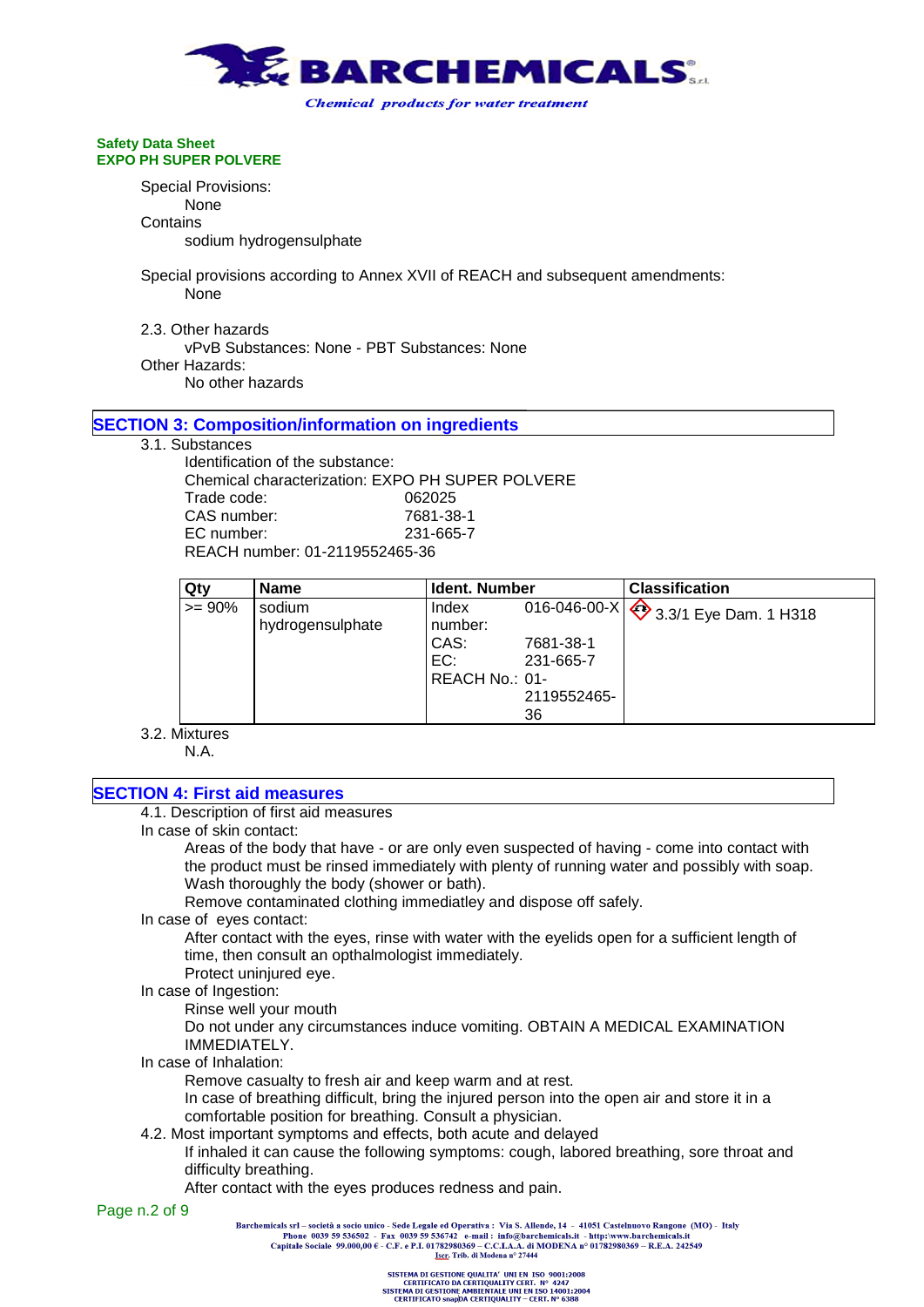

Lung irritation

Accidental ingestion may cause abdominal pain.

- 4.3. Indication of any immediate medical attention and special treatment needed
	- In case of accident or unwellness, seek medical advice immediately (show directions for use or safety data sheet if possible).

Treatment:

After contact with skin, wash immediately with plenty of soap and water.

- In case of contact with eyes, rinse immediately with water and seek medical advice.
- If swallowed, do not induce vomiting.

In case of inhalation seek medical advice immediately and show the container or label.

- **SECTION 5: Firefighting measures**
	- 5.1. Extinguishing media

Suitable extinguishing media:

Water.

Carbon dioxide (CO2).

CO2 or Dry chemical fire extinguisher.

Extinguishing media which must not be used for safety reasons:

- Full jet water.
- 5.2. Special hazards arising from the substance or mixture

Do not inhale explosion and combustion gases.

5.3. Advice for firefighters Collect contaminated fire extinguishing water separately. This must not be discharged into drains.

Use suitable breathing apparatus .

## **SECTION 6: Accidental release measures**

- 6.1. Personal precautions, protective equipment and emergency procedures
	- Provide adequate ventilation.
		- Wear personal protection equipment.
		- Wear breathing apparatus if exposed to vapours/dusts/aerosols.
	- Remove persons to safety.
- 6.2. Environmental precautions

Do not allow to enter into soil/subsoil. Do not allow to enter into surface water or drains. In case of gas escape or of entry into waterways, soil or drains, inform the responsible authorities.

- Retain contaminated washing water and dispose it.
- 6.3. Methods and material for containment and cleaning up Collect with the shovel and place in suitable containers for disposal. Avoid dust formation. After cleaning each trace with water. Eliminate in compliance with the applicable standard.
- 6.4. Reference to other sections
	- See also section 8 and 13

## **SECTION 7: Handling and storage**

- 7.1. Precautions for safe handling
	- Avoid contact with skin and eyes, inhalation of vapours and mists.
		- Don't use empty container before they have been cleaned.

Before making transfer operations, assure that there aren't any incompatible material residuals in the containers.

Contamined clothing should be changed before entering eating areas.

- Do not eat or drink while working.
- See also section 8 for recommended protective equipment.
- 7.2. Conditions for safe storage, including any incompatibilities
	- Store at room temperature in a ventilated place, away from direct sunlight and away from heat sources.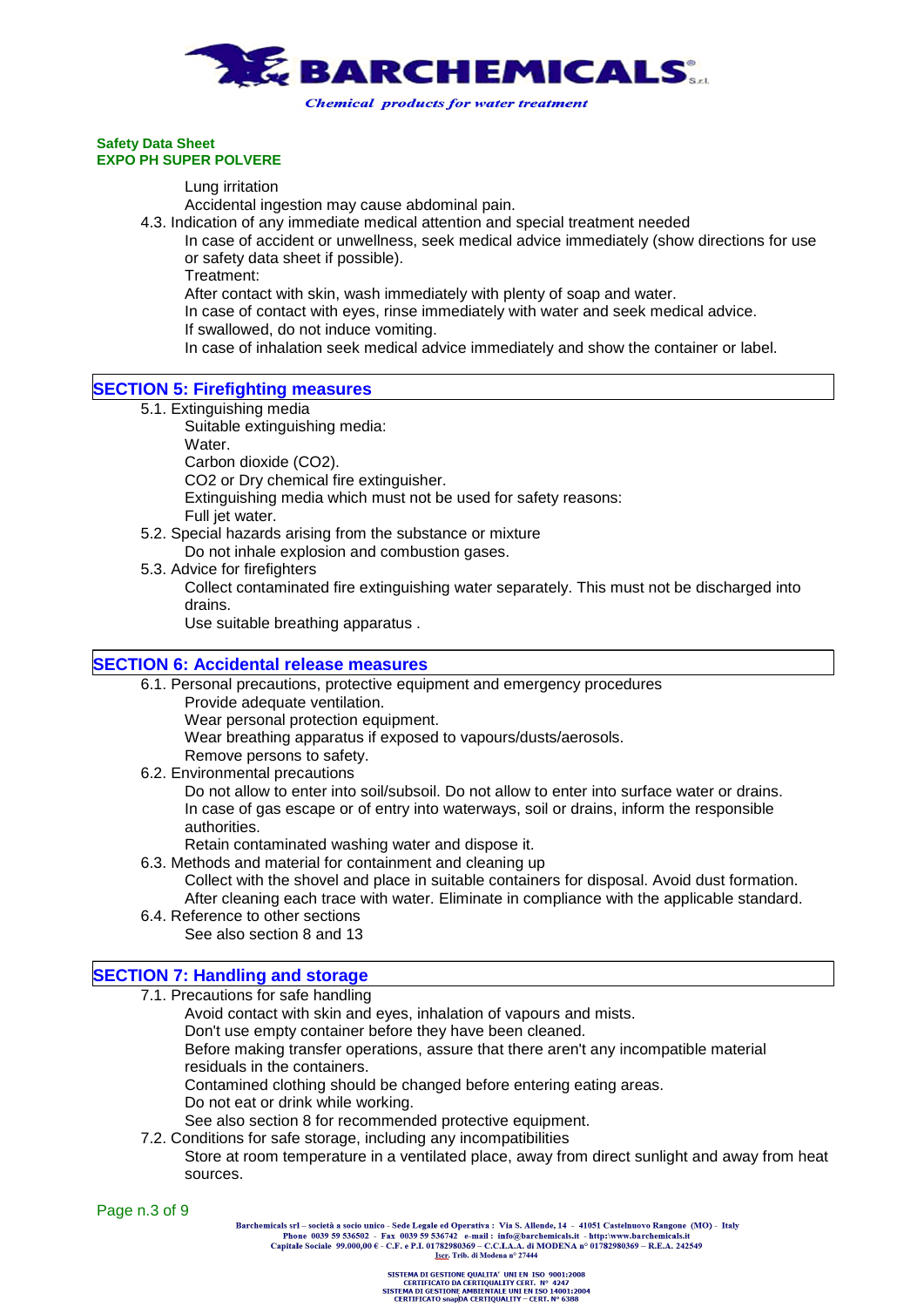

Do not eat, drink or smoke at the workplace. Foods and beverages should be consumed only in areas specifically identified after removing contaminated clothing and protective equipment and after washing your hands. Wash in any case hands after handling the substance / mixture. Keep away from open flames, sparks and other ignition sources Keep away from food, drink and animal feed Keep away from food, drink and feed. Incompatible materials: See the next paragraph 10.

Instructions as regards storage premises:

Adequately ventilated premises.

7.3. Specific end use(s) See section 1.2.

## **SECTION 8: Exposure controls/personal protection**

- 8.1. Control parameters
	- No occupational exposure limit available DNEL Exposure Limit Values
		- N.A.
	- PNEC Exposure Limit Values

sodium hydrogensulphate - CAS: 7681-38-1

- Target: Fresh Water Value: 11.09 mg/l
- Target: Marine water Value: 1.109 mg/l
- Target: Freshwater sediments Value: 40.2 mg/kg
- Target: Marine water sediments Value: 4.02 mg/kg
- Target: Soil (agricultural) Value: 1.54 mg/kg
- Target: Occasional issue. Value: 17.66 mg/l
- 8.2. Exposure controls
- Eye/face protection:
	- Eye glasses with side protection.EN166
- Protection for skin:

Personnel should wear protective clothing and all parts of the body should be washed after contact

Protection for hands:

CR (polychloroprene, chloroprene rubber).

- One-time gloves.
- Respiratory protection:

Filtering Half-face mask (DIN EN 149).

Thermal Hazards:

Not applicable (the product is handled at room temperature)

Environmental exposure controls:

Do not allow the product to be absorbed from the soil or from entering waterways or sewers. Do not let product enter drains. Discharge into the environment must be avoided.

Appropriate engineering controls:

Ensure adequate ventilation. Comply with the maximum concentration values in the workplace.

## **SECTION 9: Physical and chemical properties**

9.1. Information on basic physical and chemical properties

| <b>Properties</b>      | Value            | Method: | Notes:            |
|------------------------|------------------|---------|-------------------|
| Appearance and colour: | Powder<br>vellow | $- -$   | $- -$             |
| Odour:                 | <b>Odorless</b>  | $-$     | $- -$             |
| Odour threshold:       | N.A.             | $-$     | $- -$             |
| pH:                    |                  | $-$     | 50 g / I in water |

Page n.4 of 9

Barchemicals srl - società a socio unico - Sede Legale ed Operativa : Via S. Allende, 14 - 41051 Castelnuovo Rangone (MO) - Italy Phone 0039 59 536502 - Fax 0039 59 536742 e-mail: info@barchemicals.it - http://www.barchemicals.it<br>Capitale Sociale 99.000,00  $\epsilon$  - C.F. e P.I. 01782980369 - C.C.I.A.A. di MODENA n° 01782980369 - R.E.A. 242549<br>Leer. Tri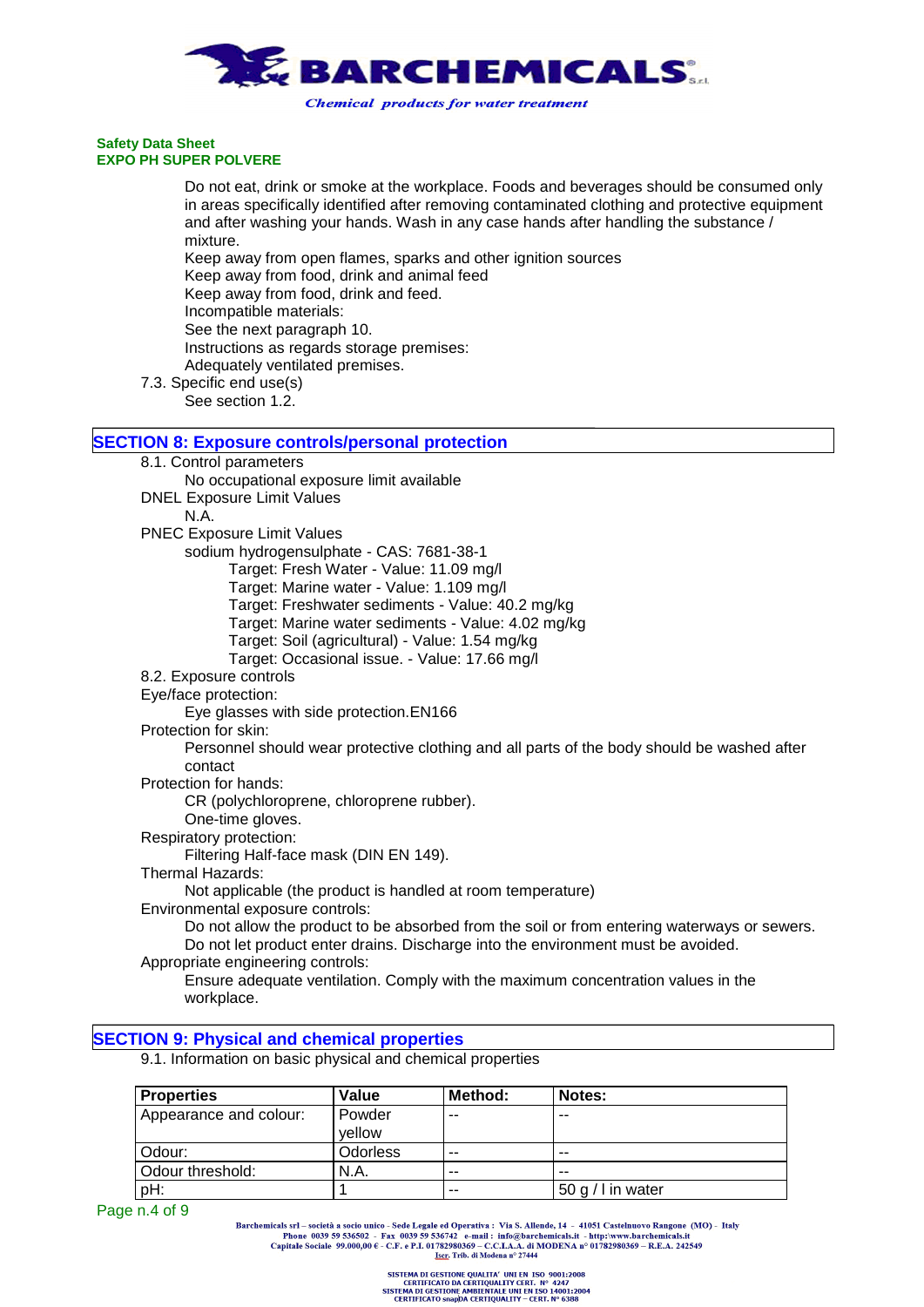

| Melting point / freezing<br>point:               | 180°C         | --  | --                              |
|--------------------------------------------------|---------------|-----|---------------------------------|
| Initial boiling point and<br>boiling range:      | >200°C        | --  | --                              |
| Flash point:                                     | N.A.          | --  |                                 |
| Evaporation rate:                                | N.A.          | --  | --                              |
| Solid/gas flammability:                          | N.A.          | --  | --                              |
| Upper/lower flammability<br>or explosive limits: | N.A.          | --  |                                 |
| Vapour pressure:                                 | <0.100 hPa    | --  | 20 °C                           |
| Vapour density:                                  | N.A.          | --  | --                              |
| Relative density:                                | 2.742 g/cm3   | $-$ | --                              |
| Solubility in water:                             | 1080 g/l      | --  |                                 |
| Solubility in oil:                               | Not Available | --  | --                              |
| Partition coefficient (n-<br>octanol/water):     | N.A.          | --  | Mixture of ionizable substances |
| Auto-ignition temperature:                       | N.A.          | --  | --                              |
| Decomposition                                    | N.A.          | --  |                                 |
| temperature:                                     |               |     |                                 |
| Viscosity:                                       | N.A.          | --  | --                              |
| Explosive properties:                            | N.A.          | --  |                                 |
| Oxidizing properties:                            | N.A.          | --  |                                 |

## 9.2. Other information

| <b>Properties</b>                              | Value | Method: | Notes: |
|------------------------------------------------|-------|---------|--------|
| Miscibility:                                   | N.A.  | $- -$   | $- -$  |
| Fat Solubility:                                | N.A.  | $- -$   | $- -$  |
| Conductivity:                                  | N.A.  | $- -$   | $- -$  |
| <b>Substance Groups</b><br>relevant properties | N.A.  | $- -$   | $- -$  |

## **SECTION 10: Stability and reactivity**

- 10.1. Reactivity
	- Stable under normal conditions.
- 10.2. Chemical stability
- Stable under recommended storage and handling. Please refer to section 7 of the MSDS. 10.3. Possibility of hazardous reactions
	- In contact with metals produces hydrogen gas, an extremely flammable gas that produces explosive mixtures with air.
- 10.4. Conditions to avoid Stable under normal conditions. Keep away from heat sources.
- 10.5. Incompatible materials
	- concentrated alkali.
- 10.6. Hazardous decomposition products Sulfur oxides.

## **SECTION 11: Toxicological information**

11.1. Information on toxicological effects

Toxicological information of the substance:

N.A.

If not differently specified, the information required in Regulation (EU)2015/830 listed below must be considered as N.A.:

Barchemicals srl - società a socio unico - Sede Legale ed Operativa : Via S. Allende, 14 - 41051 Castelnuovo Rangone (MO) - Italy Phone 0039 59 536502 - Fax 0039 59 536742 e-mail: info@barchemicals.it - http://www.barchemicals.it<br>Capitale Sociale 99.000,00  $\epsilon$  - C.F. e P.I. 01782980369 - C.C.I.A.A. di MODENA n° 01782980369 - R.E.A. 242549<br>Leer. Tri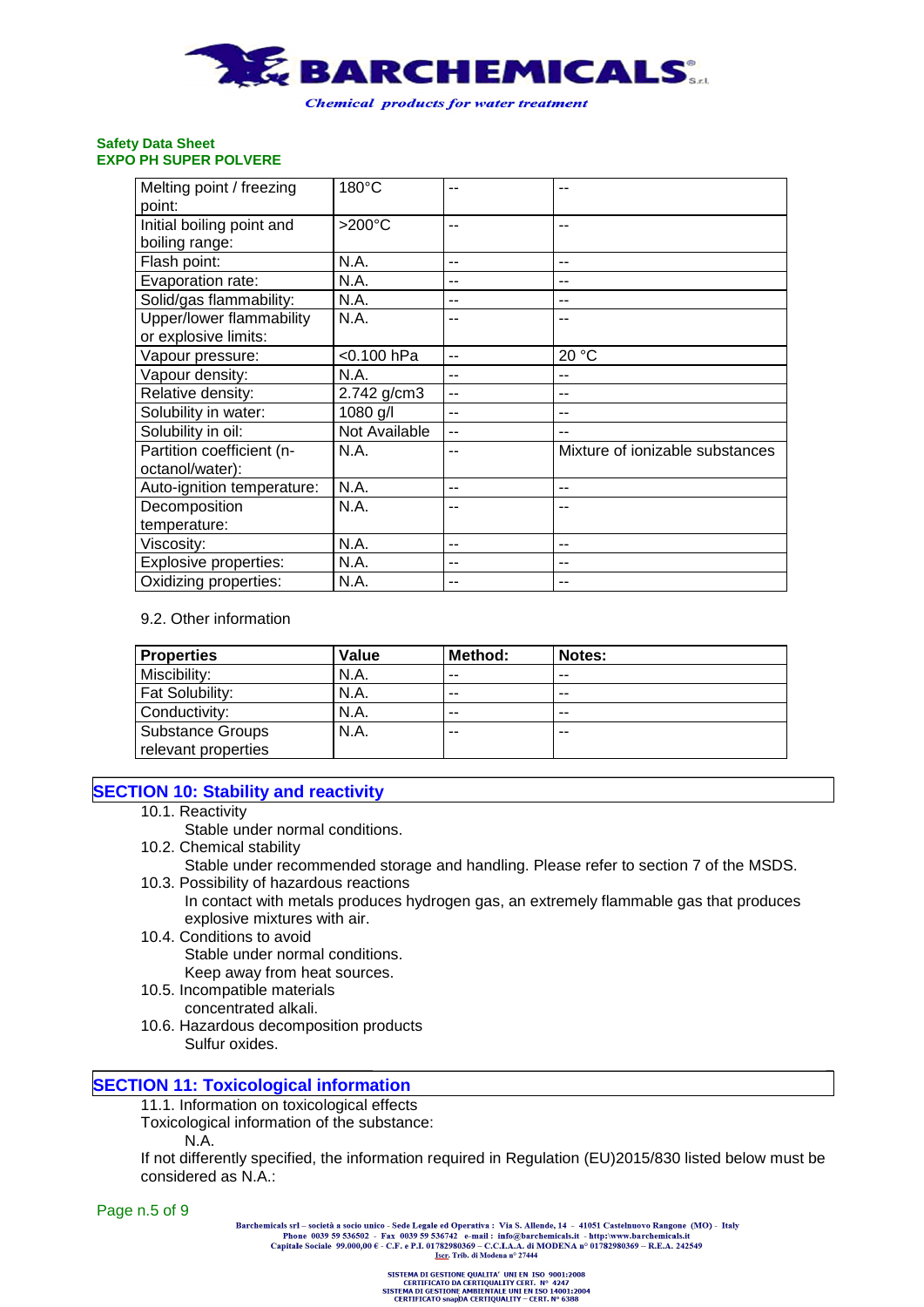

- a) acute toxicity;
- b) skin corrosion/irritation;
- c) serious eye damage/irritation;
- d) respiratory or skin sensitisation;
- e) germ cell mutagenicity;
- f) carcinogenicity;
- g) reproductive toxicity;
- h) STOT-single exposure;
- i) STOT-repeated exposure;
- j) aspiration hazard.

## **SECTION 12: Ecological information**

12.1. Toxicity

No information is available on the mixture as a whole. This is the information on ecotoxicological effects of the individual components.

sodium hydrogensulphate - CAS: 7681-38-1

a) Aquatic acute toxicity:

Endpoint: LC50 - Species: Fish = 7960 mg/l - Duration h: 96 - Notes: EPA 600/4- 90/027, solfato di sodio, read-across

Endpoint: LC50 - Species: Daphnia = 1766 mg/l - Duration h: 48 - Notes: EPA 600/R-94/024, solfato di sodio read-across

Endpoint: EC50 - Species: Algae = 1900 mg/l - Duration h: 120 - Notes: solfato di sodio, read-across

- b) Aquatic chronic toxicity: Endpoint: NOEC - Species: Daphnia = 1109 mg/l - Notes: ASTM E 1295-01, solfato di sodio, read-across
- d) Terrestrial toxicity: Endpoint: LC50 - Species: Hyalella Azteca = 757 mg/l - Duration h: 96 - Notes: solfato di sodio, read-across
- 12.2. Persistence and degradability

## N.A.

- 12.3. Bioaccumulative potential N.A.
- 12.4. Mobility in soil N.A.
- 12.5. Results of PBT and vPvB assessment vPvB Substances: None - PBT Substances: None
- 12.6. Other adverse effects None

## **SECTION 13: Disposal considerations**

13.1. Waste treatment methods

Recover, if possible. Send to authorised disposal plants or for incineration under controlled conditions. In so doing, comply with the local and national regulations currently in force. Additional disposal information:

Retrieve if possible. Send to authorized disposal plants or incineration under controlled conditions. Work according to local and national regulations. Recover if possible. Send to authorized disposal plants or for incineration under controlled conditions. Operate according to local and national regulations.

**SECTION 14: Transport information**

- 14.1. UN number
	- Not classified as dangerous in the meaning of transport regulations.
- 14.2. UN proper shipping name

Page n.6 of 9

Barchemicals srl - società a socio unico - Sede Legale ed Operativa : Via S. Allende, 14 - 41051 Castelnuovo Rangone (MO) - Italy Phone 0039 59 536502 - Fax 0039 59 536742 e-mail: info@barchemicals.it - http://www.barchemicals.it<br>Capitale Sociale 99.000,00  $\epsilon$  - C.F. e P.I. 01782980369 - C.C.I.A.A. di MODENA n° 01782980369 - R.E.A. 242549<br>List: Tri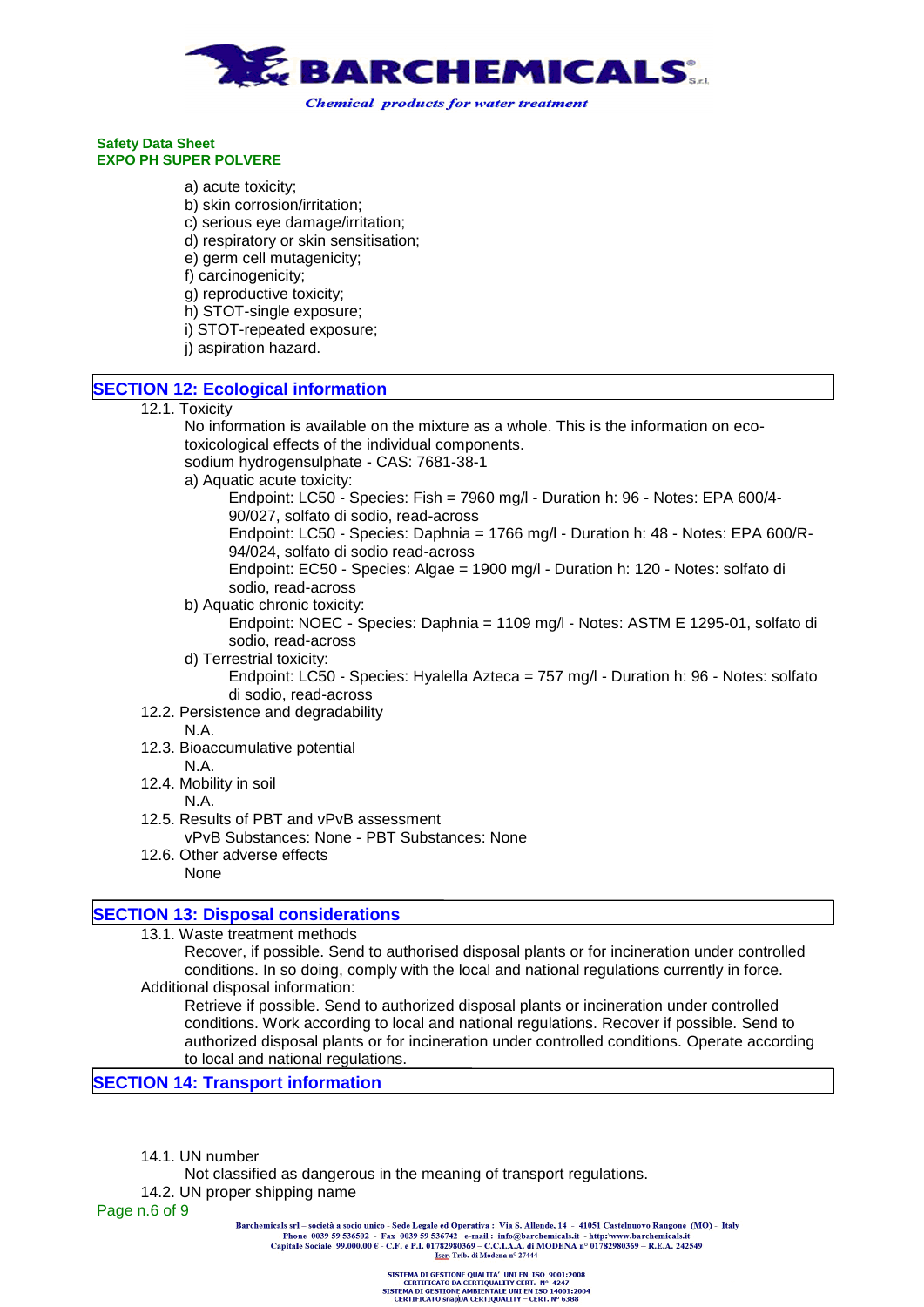

# N.A.

14.3. Transport hazard class(es)

N.A.

- 14.4. Packing group N.A.
- 14.5. Environmental hazards ADR-Enviromental Pollutant: No IMDG-Marine pollutant: No
- 14.6. Special precautions for user N.A.
- 14.7. Transport in bulk according to Annex II of Marpol and the IBC Code N.A.

## **SECTION 15: Regulatory information**

15.1. Safety, health and environmental regulations/legislation specific for the substance or mixture Dir. 98/24/EC (Risks related to chemical agents at work) Dir. 2000/39/EC (Occupational exposure limit values) Regulation (EC) n. 1907/2006 (REACH) Regulation (EC) n. 1272/2008 (CLP) Regulation (EC) n. 790/2009 (ATP 1 CLP) and (EU) n. 758/2013 Regulation (EU) 2015/830 Regulation (EU) n. 286/2011 (ATP 2 CLP) Regulation (EU) n. 618/2012 (ATP 3 CLP) Regulation (EU) n. 487/2013 (ATP 4 CLP) Regulation (EU) n. 944/2013 (ATP 5 CLP) Regulation (EU) n. 605/2014 (ATP 6 CLP) Regulation (EU) n. 2015/1221 (ATP 7 CLP) Restrictions related to the product or the substances contained according to Annex XVII Regulation (EC) 1907/2006 (REACH) and subsequent modifications: Restrictions related to the product: No restriction. Restrictions related to the substances contained: No restriction.

Where applicable, refer to the following regulatory provisions : Directive 2012/18/EU (Seveso III) Regulation (EC) nr 648/2004 (detergents). Dir. 2004/42/EC (VOC directive)

- Provisions related to directive EU 2012/18 (Seveso III): Seveso III category according to Annex 1, part 1 None
- 15.2. Chemical safety assessment No Chemical Safety Assessment has been carried out for the substance.

## **SECTION 16: Other information**

## **For professional use.**

Full text of phrases referred to in Section 3: H318 Causes serious eye damage.

| <b>Hazard class and</b><br>  hazard category | Code  | <b>Description</b>             |
|----------------------------------------------|-------|--------------------------------|
| I Eve Dam, 1                                 | 3.3/1 | Serious eye damage, Category 1 |

Page n.7 of 9

Barchemicals srl - società a socio unico - Sede Legale ed Operativa : Via S. Allende, 14 - 41051 Castelnuovo Rangone (MO) - Italy Phone 0039 59 536502 - Fax 0039 59 536742 e-mail: info@barchemicals.it - http://www.barchemicals.it<br>Capitale Sociale 99.000,00  $\epsilon$  - C.F. e P.I. 01782980369 - C.C.I.A.A. di MODENA n° 01782980369 - R.E.A. 242549<br>Leer. Tri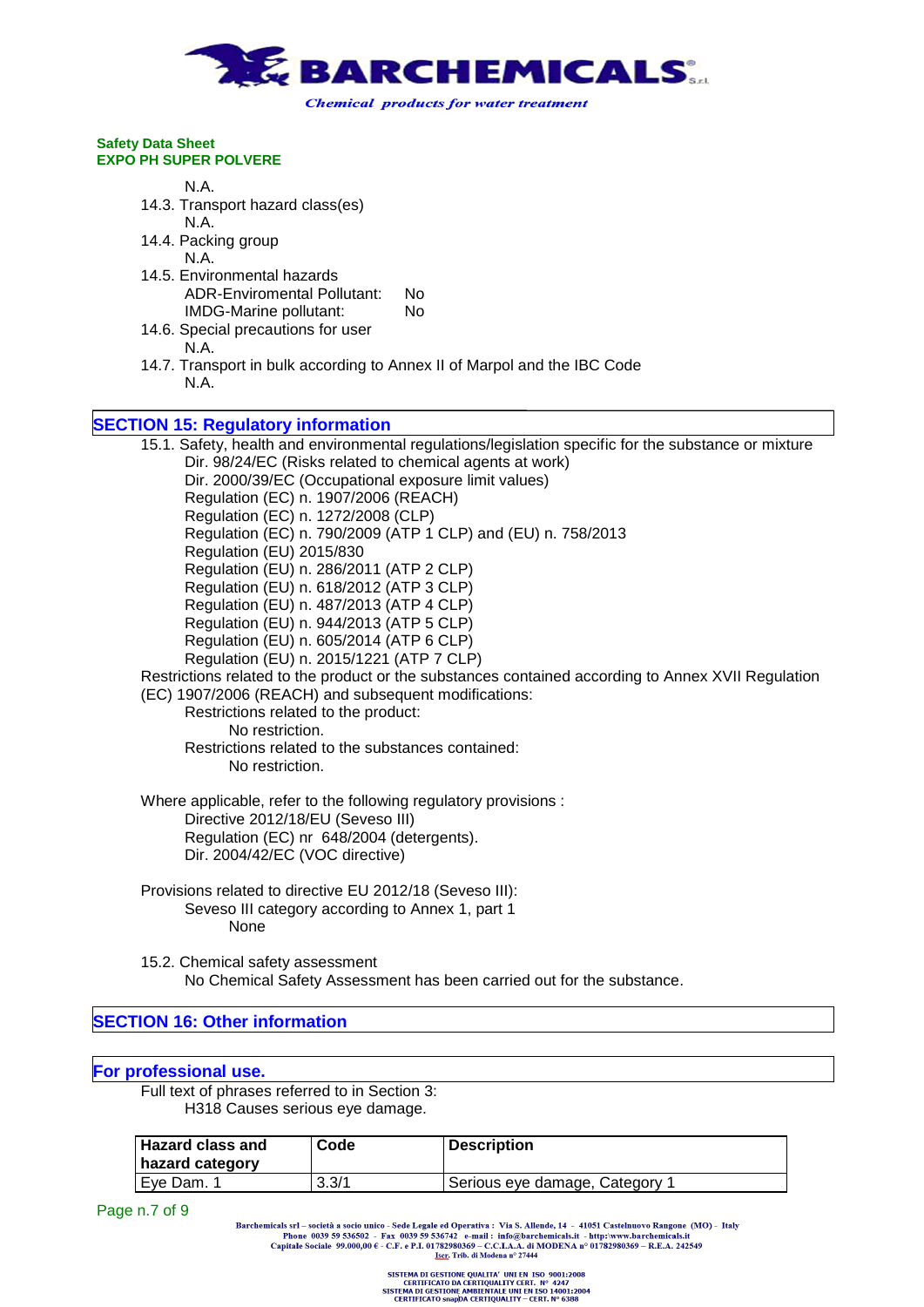

Paragraphs modified from the previous revision:

SECTION 1: Identification of the substance/mixture and of the company/undertaking SECTION 2: Hazards identification SECTION 3: Composition/information on ingredients SECTION 4: First aid measures SECTION 5: Firefighting measures SECTION 6: Accidental release measures SECTION 7: Handling and storage SECTION 8: Exposure controls/personal protection SECTION 9: Physical and chemical properties SECTION 14: Transport information SECTION 15: Regulatory information

This document was prepared by a competent person who has received appropriate training. Main bibliographic sources:

ECDIN - Environmental Chemicals Data and Information Network - Joint Research Centre, Commission of the European Communities

SAX's DANGEROUS PROPERTIES OF INDUSTRIAL MATERIALS - Eight Edition - Van Nostrand Reinold

The information contained herein is based on our state of knowledge at the above-specified date. It refers solely to the product indicated and constitutes no guarantee of particular quality. It is the duty of the user to ensure that this information is appropriate and complete with respect to the specific use intended.

This MSDS cancels and replaces any preceding release. For professional use.

| ADR:                   | European Agreement concerning the International Carriage of                                                   |
|------------------------|---------------------------------------------------------------------------------------------------------------|
|                        | Dangerous Goods by Road.                                                                                      |
| CAS:                   | Chemical Abstracts Service (division of the American Chemical<br>Society).                                    |
| CLP:                   | Classification, Labeling, Packaging.                                                                          |
| DNEL:                  | Derived No Effect Level.                                                                                      |
| EINECS:<br>GefStoffVO: | European Inventory of Existing Commercial Chemical Substances.<br>Ordinance on Hazardous Substances, Germany. |
| GHS:                   | Globally Harmonized System of Classification and Labeling of<br>Chemicals.                                    |
| IATA:                  | International Air Transport Association.                                                                      |
| IATA-DGR:              | Dangerous Goods Regulation by the "International Air Transport"<br>Association" (IATA).                       |
| ICAO:                  | International Civil Aviation Organization.                                                                    |
| ICAO-TI:               | Technical Instructions by the "International Civil Aviation Organization"<br>$(ICAO)$ .                       |
| IMDG:                  | International Maritime Code for Dangerous Goods.                                                              |
| INCI:                  | International Nomenclature of Cosmetic Ingredients.                                                           |
| KSt:                   | Explosion coefficient.                                                                                        |
| LC50:                  | Lethal concentration, for 50 percent of test population.                                                      |
| LD50:                  | Lethal dose, for 50 percent of test population.                                                               |
| PNEC:                  | Predicted No Effect Concentration.                                                                            |
| RID:                   | Regulation Concerning the International Transport of Dangerous Goods<br>by Rail.                              |
| STEL:                  | Short Term Exposure limit.                                                                                    |
| STOT:                  | Specific Target Organ Toxicity.                                                                               |
| TLV:                   | Threshold Limiting Value.                                                                                     |
| TWA:                   | Time-weighted average                                                                                         |
| $nR$ of $Q$            |                                                                                                               |

Page n.8 of 9

Barchemicals srl - società a socio unico - Sede Legale ed Operativa : Via S. Allende, 14 - 41051 Castelnuovo Rangone (MO) - Italy Phone 0039 59 536502 - Fax 0039 59 536742 e-mail : info@barchemicals.it - http://www.barchemicals.it<br>Capitale Sociale 99.000,00 € - C.F. e P.I. 01782980369 - C.C.I.A.A. di MODENA n° 01782980369 - R.E.A. 242549<br>Istr. Trib.